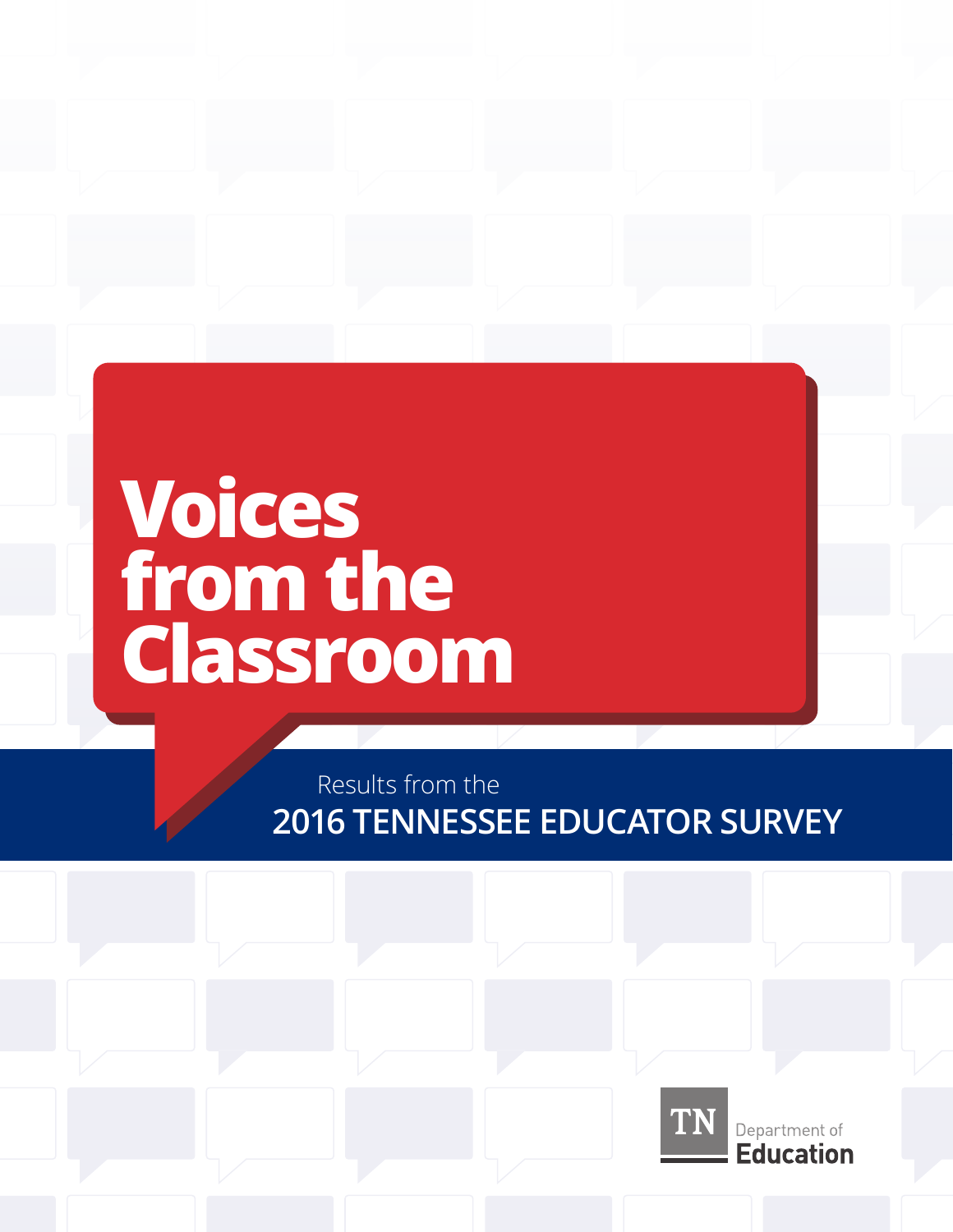## Executive Summary

### **CONTENTS**

About the Survey Climate and Classroom Student Discipline Evaluation and Professional Learning Additional Findings What's Ahead for Tennessee's Educators and the Department? At a Glance: Educators in Practice 3 10 14 12 4 6 8

Every spring, the Tennessee Department of Education surveys educators across the state to gauge their perceptions of state initiatives and their own work. The department shares school and district survey results directly with local leaders to provide feedback for their own decision-making, and the department also uses the state-level information to understand more about the teacher and administrator point-of-view. The takeaways from this year's survey point in several important directions.

Most educators feel good about the climate in their schools, saying that they serve students alongside colleagues who share their goals and high expectations and school leaders who value the importance of instructional time. The combined sense of job satisfaction and mission focus provides a strong foundation for the continuous improvement that is a hallmark of Tennessee education.

Disparities between teacher and administrator views about the consistency and effectiveness of school discipline practices highlight a substantial area of need for the state, especially considering that disciplinary infractions often lead to missed instruction for students. Survey results show that teachers seek new strategies to address the varied needs of diverse learners, to increase student engagement, and to educate the "whole student."

Teacher professional learning represents a third area of significant interest, and we find much both positive and negative to learn from educators' survey responses. While more teachers than ever are finding value in the statewide evaluation system, they continue to feel that they are receiving insufficient support for improvement, both in terms of the direct feedback that comes from their administrators and in terms of the time and resources for collaboration with peers.

This report also highlights several additional findings drawn from early analyses into topics associated with the state's strategic plan, including teacher technology use and building culture in high schools focused on college and career readiness. Some of these initial findings will become topics for more extensive research briefs in the coming year.

*This report was written by Isaiah Bailey with support from Jonathon Attridge, Laura Booker, Shelby Buono, Lila Goldstein, Lacey Hartigan, Nate Schwartz, and Zac Stone. This report was designed by Brad Walker.*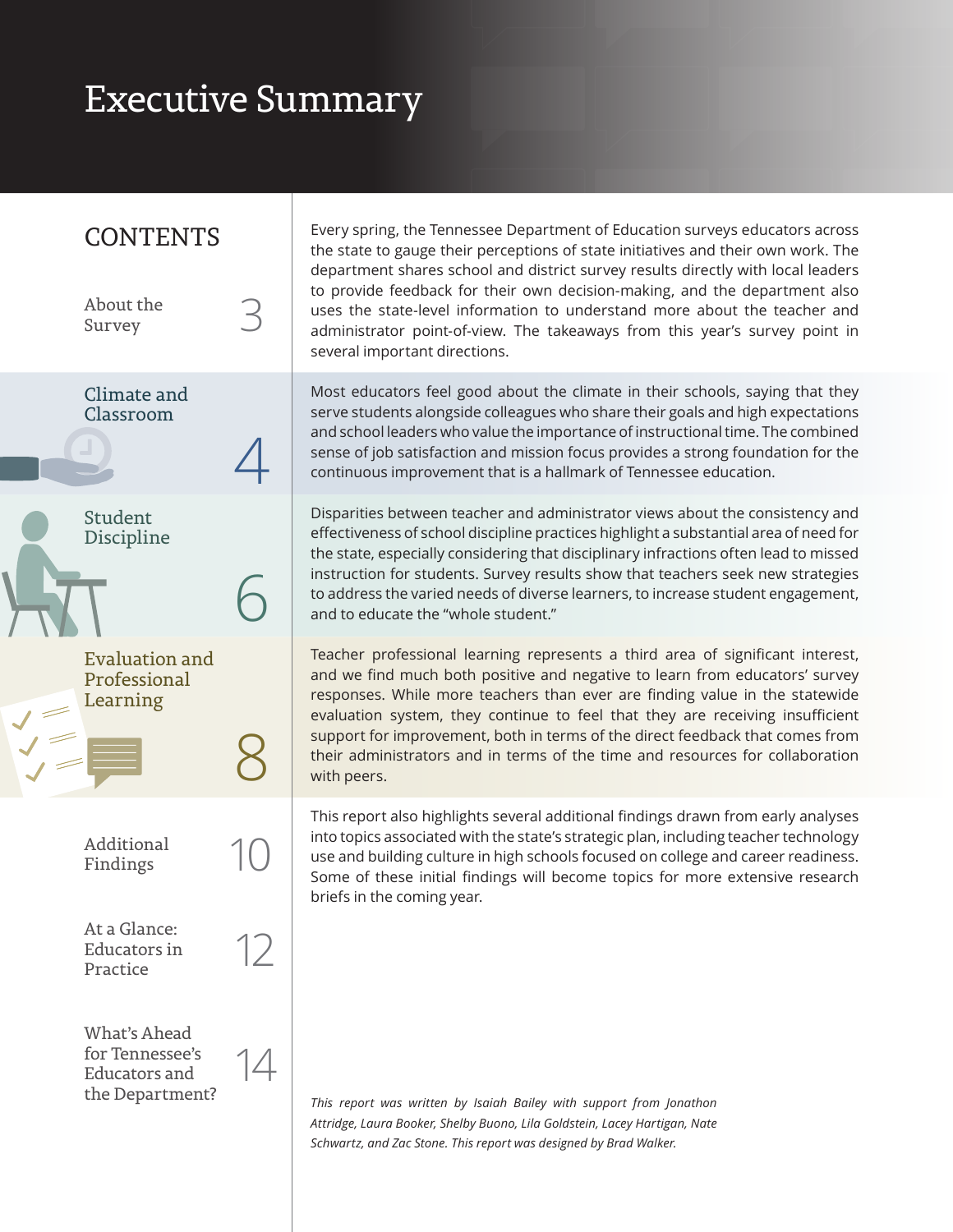### About the Survey

The Tennessee Educator Survey, created in partnership with the Tennessee Education Research Alliance at Vanderbilt University (TERA), aims to take the pulse of teacher perceptions, monitor school climate and culture across the state, and include educators' voices in the policy discussion.1 The survey offers a snapshot of where we are—and where we need to go—if we are to meet our collective goals around excellence and equity, ensuring that all students find success both while attending our schools and following high school graduation.

For the last six years, the survey was distributed to all educators listed in the state system with a valid email address.2 This year's survey was available between April 13 and May 27, 2016. All participants completed a main survey differentiated by self-reported role (teacher, administrator, counselor, instructional coach, school support staff, etc.). Teachers and administrators additionally completed one special topic section that either covered assessment and standards, evaluation, personalized learning, or professional learning.

This year's survey represents the perceptions of more than 30,000 educators, about half of the state's teachers and administrators, and results are weighted to take into account differential response rates.<sup>3</sup> Results are released publicly for districts and schools that achieved a response rate greater than or equal to 45 percent. Half of Tennessee's 1,800 schools and 123 of 148 districts crossed this threshold. All results can be accessed via the updated survey website and in downloadable spreadsheet form.

| This year's survey included responses<br>from more than |  |
|---------------------------------------------------------|--|
| 30,000<br>  educators                                   |  |
| which is <b>about half</b>                              |  |

**of all teachers and administrators.**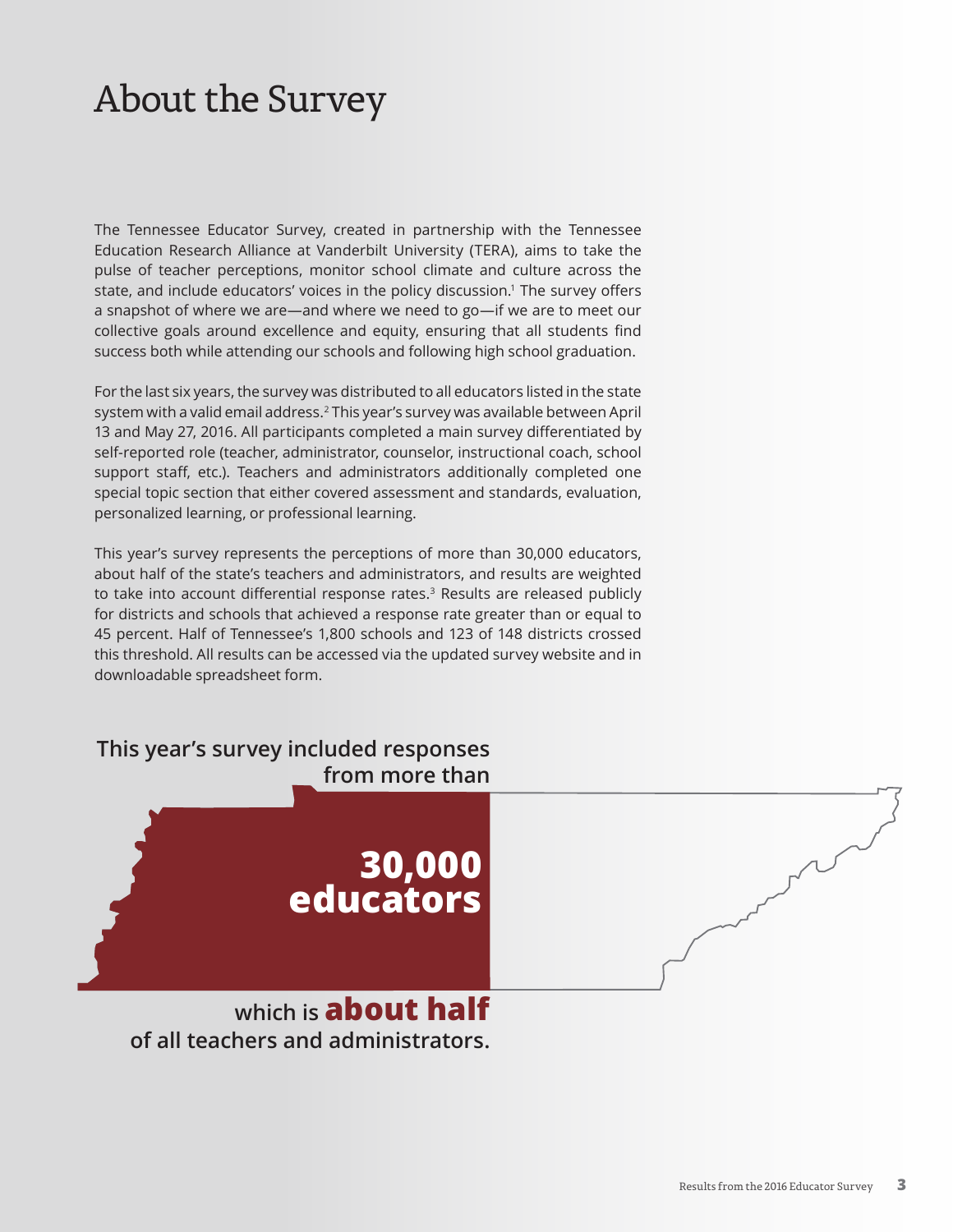## Climate and Classroom

The vast majority of Tennessee teachers give high ratings to the working environment within their schools.

Nearly 8 in 10 teachers across the state reported that "the staff at this school likes being here," that "there is an atmosphere of trust and mutual respect," and that they "feel appreciated" for the job they're doing. These high levels of workplace satisfaction are consistent across grade levels, with pre-K teachers offering the most positive views. Overall, the vast majority of schools appear to offer constructive climates for teachers, although we still see about 10 percent of schools across the state where the majority of staff report that they are dissatisfied with their work environment.

Most teachers also view their colleagues in a positive light. More than 90 percent of teachers agree that they share fundamental values and beliefs about education with a majority of colleagues. Nine in 10 teachers said that their colleagues hold each other to high standards, with a similar number of teachers reporting the same for holding all students to high academic standards.

Teachers similarly give positive marks to school leaders' efforts to support their practice. Eighty-six percent of teachers say school leaders protect instructional time, with almost 80 percent saying they are allowed to focus on educating students with minimal interruptions. Each of these measures have risen by at least two percentage points a year since 2014, with the trends remaining consistent even when analysis is limited to the participants who responded to the same question over consecutive years.

The positive views about the role of school leadership in protecting instructional time are particularly important for Tennessee school quality. Tennessee research has shown that the most effective teachers are significantly more likely to remain in the classroom when they feel like school leaders protect their instructional time.4 Over the past several years, teacher retention numbers in Tennessee have remained steady right above 90 percent each year, mirroring the national average.5 More than 80 percent of teachers also feel that school leadership is adequately visible and available to address staff and student concerns, with 77 percent saying that school leadership is proactive in seeking to understand staff and student needs.

Finally, 69 percent of teachers report that they receive sufficient individual planning time, although significant differences exist based on grade-level and tested/untested status. Seventy-seven percent of high school teachers report sufficient planning time compared with only 66 percent of K–8 teachers, indicating a potential area of need to improve working environments in the earlier grades. Similarly, 72 percent of teachers in untested subjects compared with 66 percent of tested teachers say that planning time is sufficient.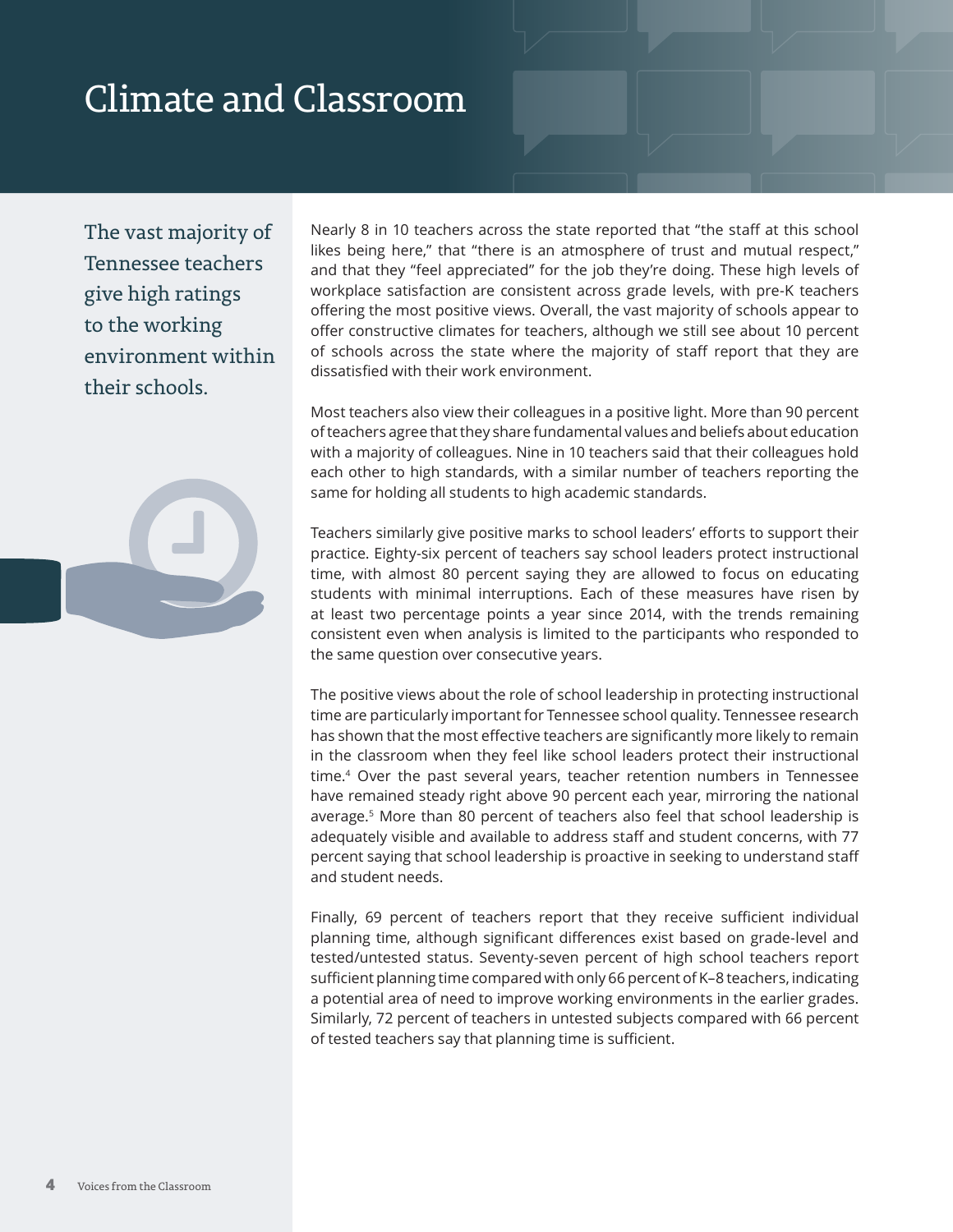**"I feel appreciated for the job that I am doing." 78%** of teachers say:

#### TEACHER COMMENTS

**"**

**"**

I believe students learn more and teachers do a better job of instruction when teachers are happy, secure, and compensated fairly.**"**

It is important that I feel my school supports me and appreciates my work, effort, and skills.**"**

#### TEACHER COMMENTS

**"**

My students deserve a system that values their futures.**"**

We align our words and our actions to the core belief that all students can achieve at a high level when we provide the opportunities that they deserve.**"**

## **93%**

of teachers say:

#### **"Most of my colleagues share my beliefs and values**

**about what the central mission of the school should be." 66**<br>
nission

#### TEACHER COMMENTS

**"**

Leaders in my school are extremely knowledgeable of current teaching practices; they keep faculty current on instructional trends and offer individualized support to the teachers in various areas of need. They facilitate a climate among the faculty and staff that exudes positivity and warmth.**"**



**said this in 2015, and 82% said this in 2014.**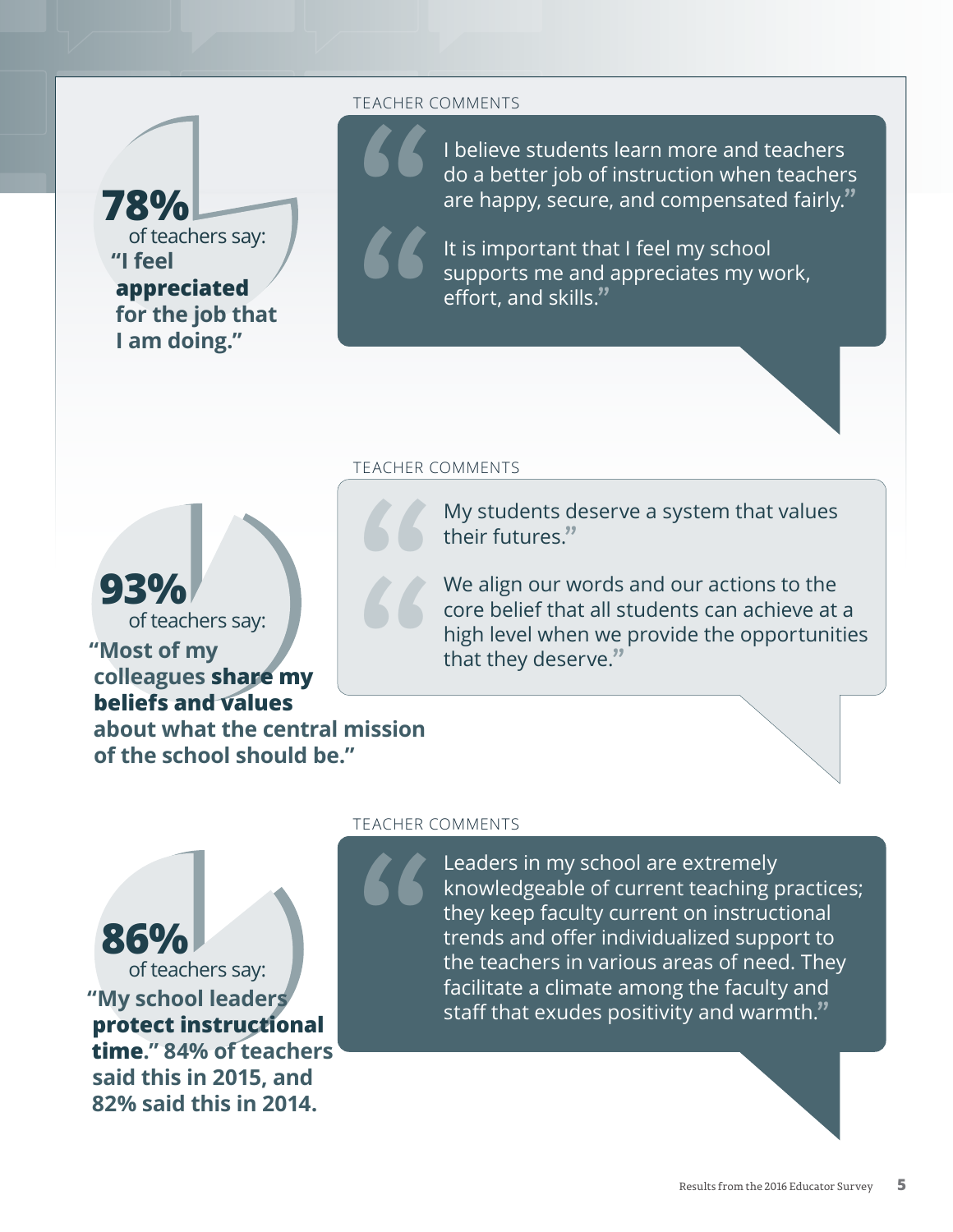### Student Discipline

Tennessee educators are generally positive about the overall climate for students in their school, but teachers and administrators differ substantially about the effectiveness of disciplinary practices in their schools.

When it comes to overall climate for students, 91 percent of teachers report that their school "fosters appreciation for all staff and students' cultural beliefs and practices." However, teachers and administrators differ substantially about the effectiveness and consistency of disciplinary practices in their schools.

Nearly all administrators—over 95 percent—say that their school uses a consistent approach with all students when addressing disciplinary issues of a similar nature. Similarly, more than 95 percent of administrators say their school effectively handles student discipline and behavioral problems. However, fewer than 70 percent of teachers agree with either of these same statements. One teacher wrote, "Discipline in my school is very inconsistent and greatly depends on who the student is, not what the student has done." The gaps in perceptions suggest that administrators are largely unmindful of such concerns.

While we cannot know from these survey results alone exactly what teachers were pointing to with their responses about the effectiveness and consistency of disciplinary practices, we do know that across the country and in Tennessee, there are mounting concerns among K–12 educators regarding exclusionary discipline—discipline that results in missed class time for the student.<sup>6</sup> Even in Tennessee—where suspensions and expulsions have declined by 20 percent and 80 percent respectively since 2012—more than 63,000 students missed school due to discipline infractions in 2015. Discipline rates are highest for middle and high school students, particularly in ninth grade when 1 in 5 students experience

#### TEACHER COMMENTS

Students with a discipline problem need the space to receive real emotional help and counseling. We want to be there for children, **"** but we need support in areas besides teaching.**"**

#### **69%** *of* **TEACHERS 68%** *of* **TEACHERS**

say the school **effectively handles** student discipline and behavioral problems.

#### **96%** *of* **ADMINISTRATORS 96%** *of* **ADMINISTRATORS**

**VERSUS VERSUS**

say their school addresses similar disciplinary issues **consistently** with all students**.**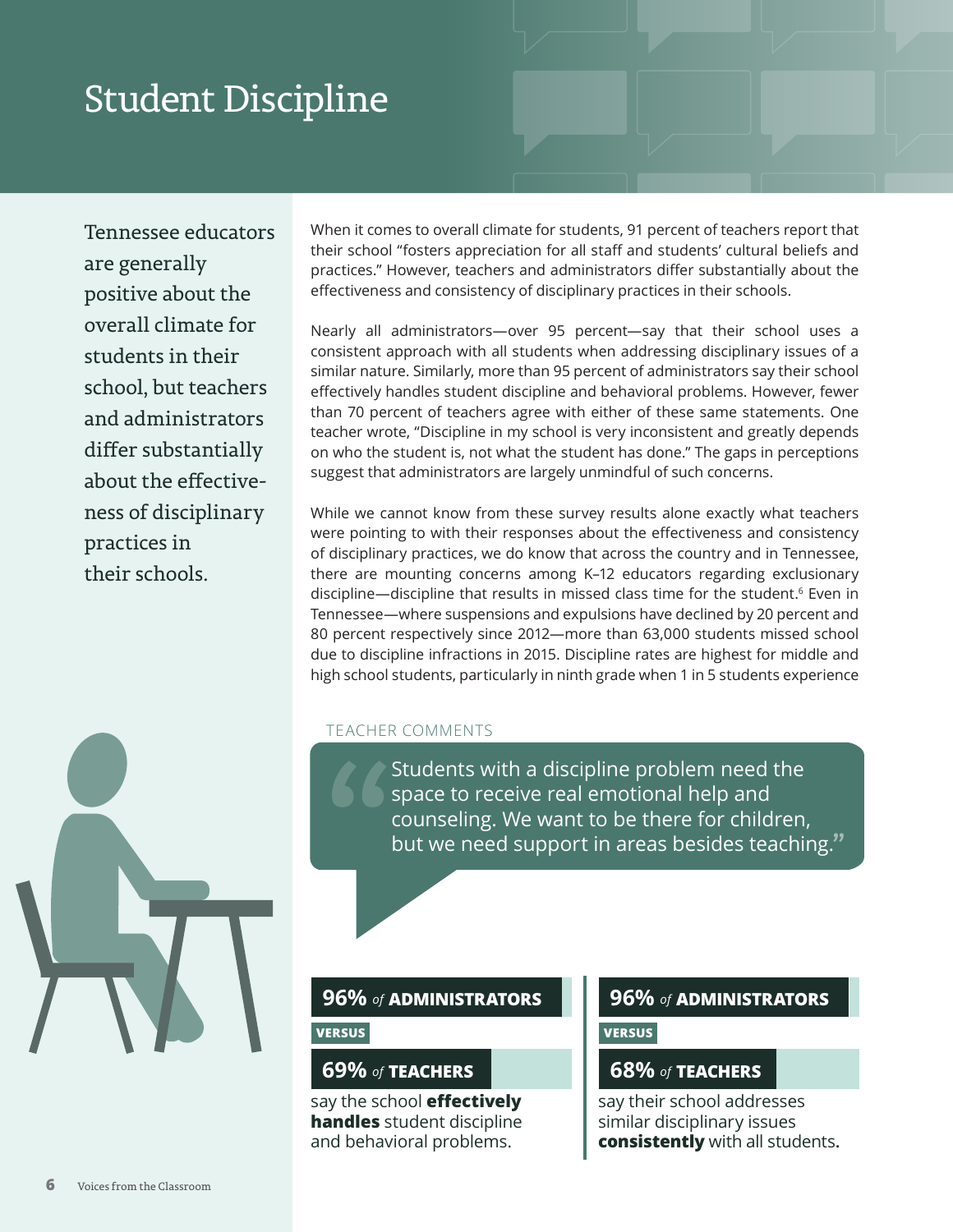at least one instance of exclusionary discipline and 1 in 10 miss at least one week from school due to disciplinary action. In addition to lost learning time, research demonstrates that frequent suspensions and expulsions correlate with higher rates of grade retention, drop-out, and subsequent involvement with the juvenile justice system, even when controlling for other student and school characteristics.7

Equally concerning, disciplinary practices are not consistently distributed across schools and student subgroups. Over half of all students who were suspended in 2014-15 attended one of just 150 schools, making some groups of students much more likely to receive disciplinary action than others. Economically disadvantaged students—approximately 60 percent of the Tennessee student population—make up 80 percent of all exclusionary disciplinary incidents. During the sixth to ninth grade time window, two-thirds of black students are suspended or expelled—a rate 60 percent higher than the average. In ninth grade, the year when expulsions are the highest, black students make up 25 percent of the student population but 71 percent of overall expulsions.<sup>8</sup>

As schools work to confront these issues, survey results indicate that teachers are aware of the need for improvement and are interested in engaging with resources and opportunities that can help them better facilitate the development of the whole student. Across the state, 82 percent of teachers indicate a need for more professional learning support for "meeting the needs of all learners." Seventy-seven percent of teachers indicate "addressing students' non-academic needs," as an area of need for professional learning support. One teacher wrote that teachers, "badly need support in meeting the socio-emotional needs of our students," a concept that recent research identifies as essential for increasing students' attendance, cooperation, and engagement with learning.<sup>9</sup>

#### TEACHER COMMENTS

Teachers badly need support in meeting the socioemotional needs of our students.**"**

We, teachers, need more support with discipline. Our students need more emotional and social support.**" " "**

#### **77%** *of* **TEACHERS**

indicated **"addressing students' non-academic needs"**  as **an area of need** for professional learning support.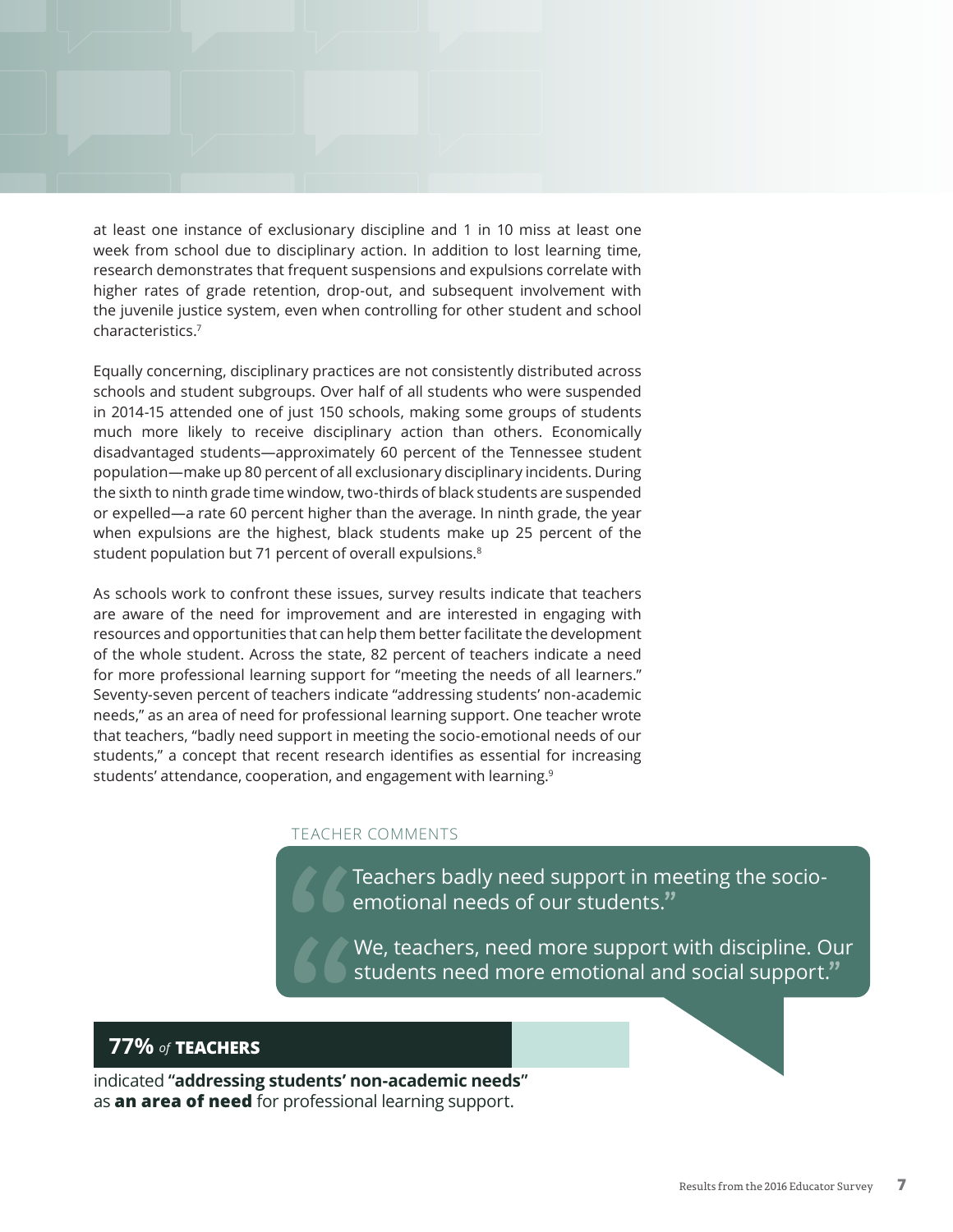### Evaluation and Professional Learning

More teachers than ever say the teacher evaluation system is improving teaching and learning.

Seventy-one percent of teachers report that the teacher evaluation process has led to improvements in their teaching, up from 38 percent in 2012. Similarly, twothirds of all teachers report that the process has led to improvements in student learning, up from about one quarter in 2012.10

Teachers also report that they value the feedback received on evaluations and take action as a result of this feedback more often than not. Nearly every teacher who reported receiving feedback on their evaluation also reported taking at least some action as a result of that feedback. As an even more encouraging sign, teachers with lower Level of Effectiveness (LOE) scores were more likely than their peers with higher LOE scores to take major action, suggesting that those who need to make the greatest improvements in practice are more seriously listening to the feedback they receive.

At the same time, there is a striking difference between the percentage of teachers who report receiving feedback on their evaluation, and administrator reports of teachers in their school receiving feedback. Ninety-four percent of administrators report that teachers received feedback on their previous year's evaluation. However, only 58 percent of teachers say that they received such feedback. Taken together, the pattern of responses on evaluation feedback items suggest that increasing the percentage of teachers receiving feedback on their evaluation will lead to a greater quantity of teachers taking meaningful action to improve their educational practices.

But teachers want more than feedback alone to improve their practice. Primarily, teachers want school leaders to provide more time and better support for collaboration with their peers. Teachers report that peer collaboration is more valuable toward their development than any other aspect of professional learning, mentoring, or support. However, they consider both the amount of time and the resources available for collaboration in their schools as insufficient. Only 32 percent of teachers say that the amount of common time provided for collaboration with peers is adequate, while only 10 percent say the amount of paid time for collaboration outside of regular work hours is adequate. Similarly, only 23 percent are satisfied with resources and materials available during collaboration and 32 percent are satisfied with staff expertise available during collaboration.

#### TEACHER COMMENTS

As I reflect on my career in teaching, I can see the great strides we have made to improving education in TN. I can also see the vast distance we have left to go!**"**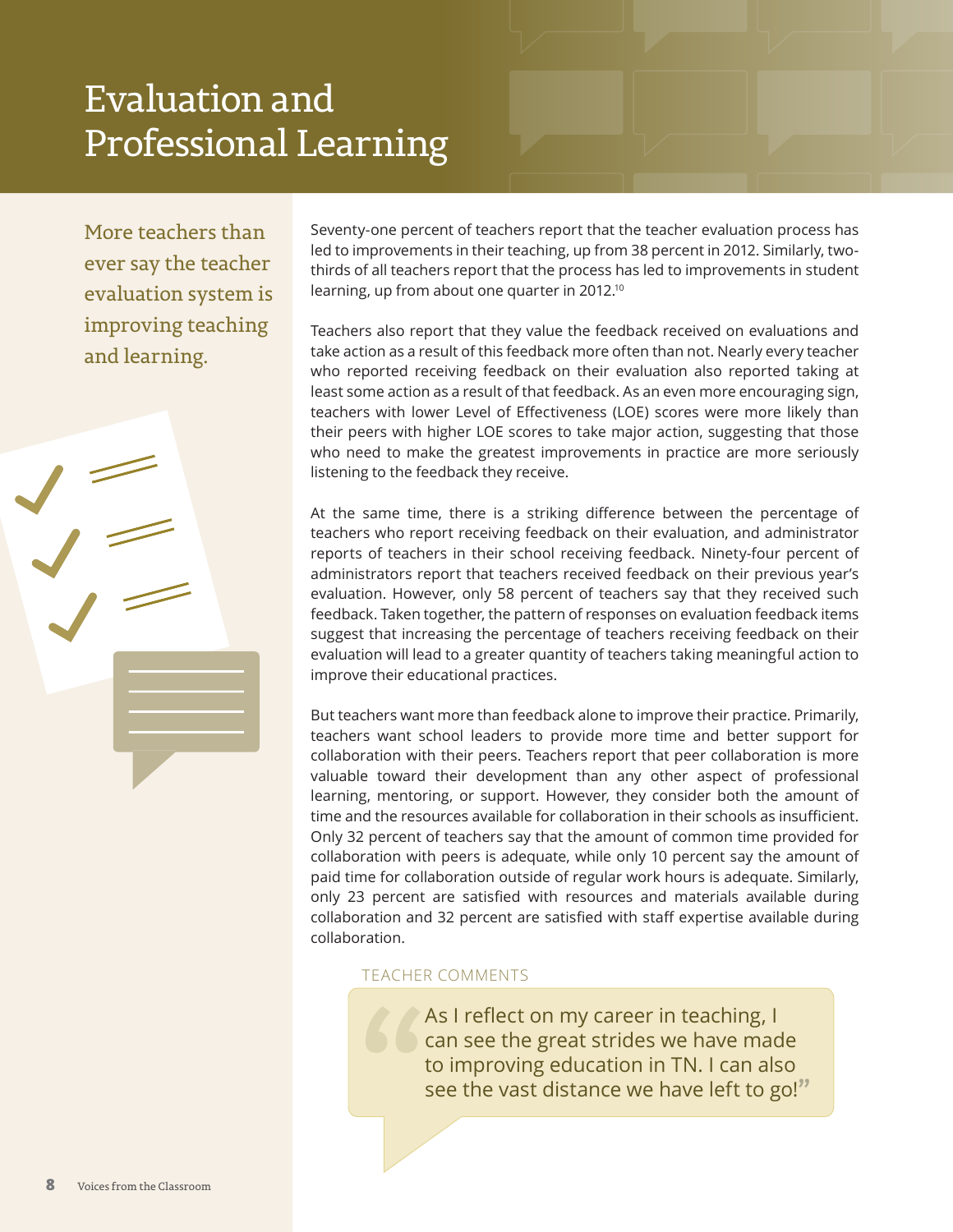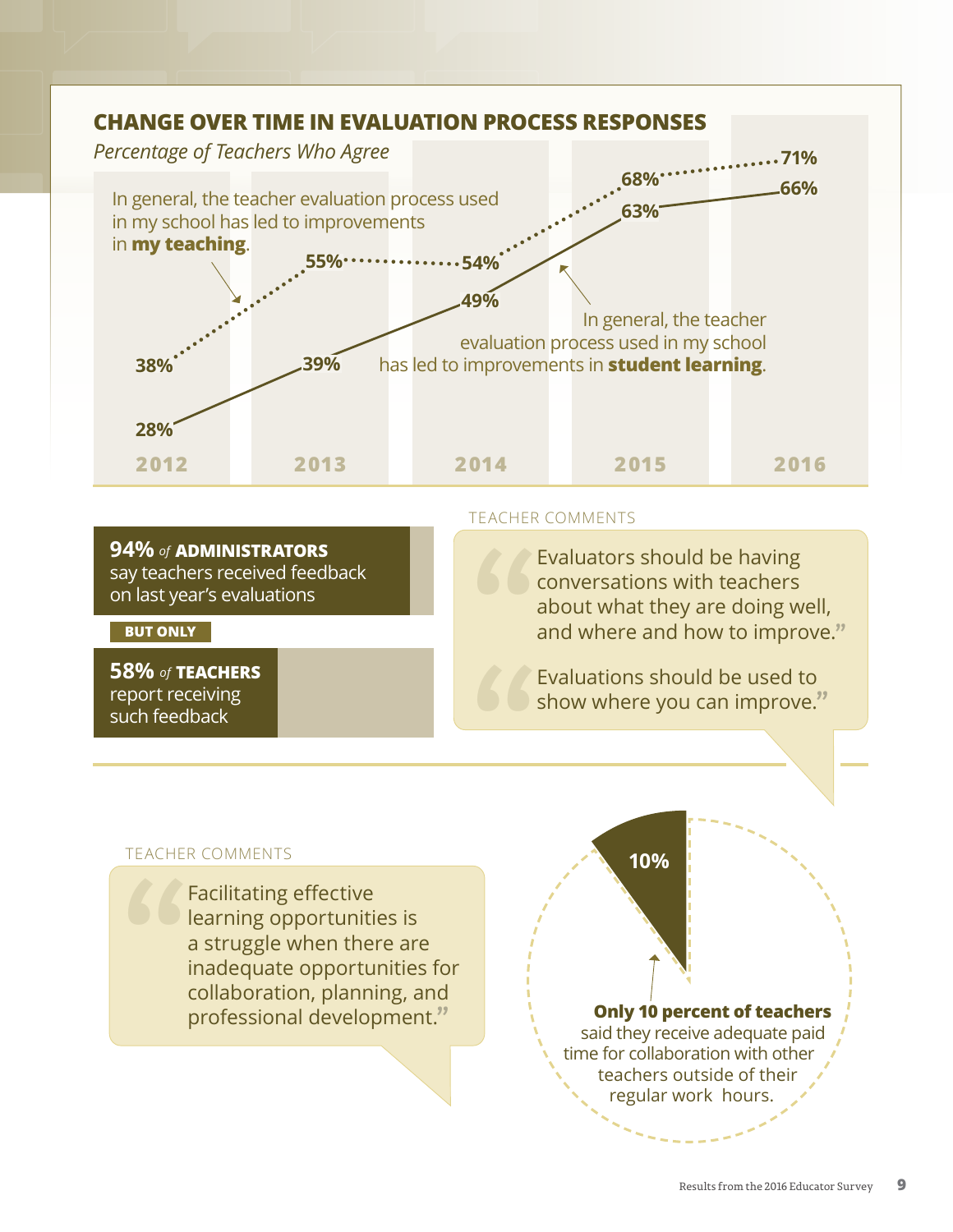## Additional Findings

This year's survey covered a wide range of topics. This section goes beyond the major survey findings to offer an initial glimpse into other issues affecting Tennessee schools.

#### **Technology in the Classroom**

Most teachers report having access to technology that can enhance learning, but few report having adequate support to integrate the use of this technology into their teaching and very few teachers report making digital classroom assignments a regular part of instruction. Teachers point to both in-school support and

professional learning opportunities as insufficient for promoting the effective use of technology in schools. One teacher wrote, "There is an increasing expectation for the use of technology in the classroom, which is completely understandable. However, the resources to implement relevant technology are severely lacking."

#### **Postsecondary Readiness**

Tennessee high school teachers offer positive views on the culture of postsecondary readiness in their school, even in those schools where outcomes point to a need for significant improvement. Seventynine percent of high school teachers overall say a majority of students in their school plan to continue into postsecondary enrollment. Even among schools where less than 40 percent of students matriculate to postsecondary within six months of high school graduation, 70 percent of teachers still say the majority of their students are planning to go to postsecondary. Similarly, even in schools where less than one-quarter of high school students enroll in early postsecondary opportunities (EPSOs) such as dual enrollment, dual credit, or Advanced Placement, 66 percent of teachers say that current placement practices ensure that all EPSO-ready students are enrolled into EPSOs. To meet Tennessee's goal of the majority of high school graduates earning a postsecondary credential, we must address these gaps.

#### **Statewide Assessments**

With the suspension of online statewide testing in early spring and the termination of paper testing in grades 3 through 8 taking place squarely in the middle of the survey period, it is unsurprising that teachers expressed their general frustration related to the new TNReady exams. Despite a majority of teachers reporting strong alignment between TNReady and

their current classroom practices, very few teachers reported positively about the level preparation for the new tests. Results point to widespread dissatisfaction with the amount of time given to cover necessary material, the practice tools for students, and the testing blueprints for teachers.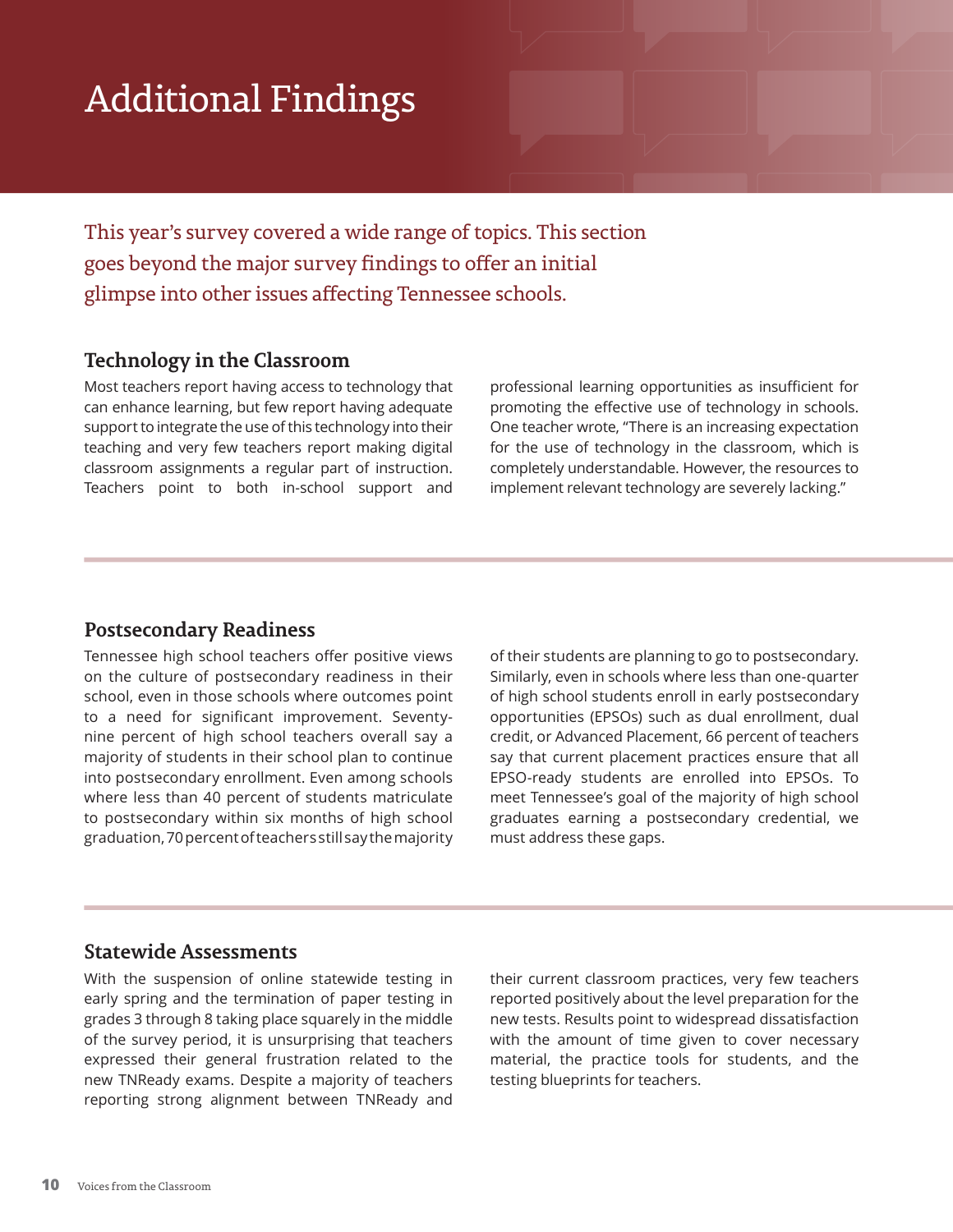Most teachers report having access to technology that can enhance learning, but few report having adequate support to integrate the use of this technology into their teaching.

#### **76%** *of* **TEACHERS AGREE**

I have **access to the appropriate technology** that allows me to effectively teach my students. **FINDLOGY offman access to the 62% of TEACHERS AGREE** 

Teachers have the **resources and support** to select and apply technologies and digital content based on the needs of the individual learners.



Few teachers report TNReady resources as having been adequate for students or teachers.

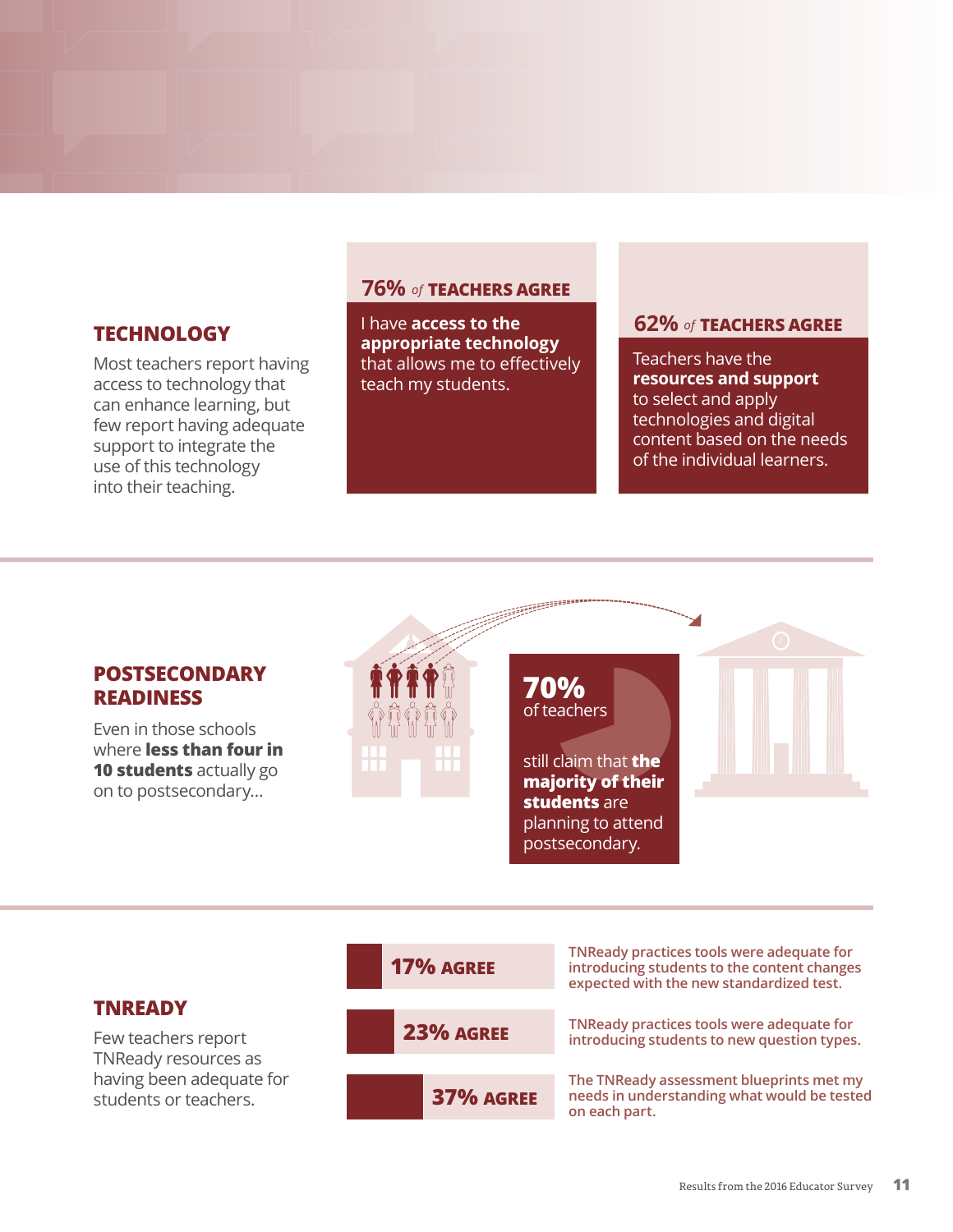## At a Glance: Educators in Practice

This year's survey captured valuable insights into preferred classroom and school practices. Here is a brief snapshot.

#### **Teachers**

Nearly 9 in 10 Tennessee teachers believe that students' questions should first be answered with more questions rather than an immediate answer. At the same time, two-thirds of teachers believe it is best to explain an idea before having students investigate the idea; however, this belief looks different across teachers of state-tested subjects and teachers of untested subjects. Over 70 percent of teachers of untested subjects said that an explanation should precede student explanation while only 59 percent of tested teachers agreed with this statement. Tennessee research has shown that students achieve stronger performance on assessments when allowed to productively struggle in learning new concepts.<sup>11</sup>

### 88% of teachers say: **"Teachers should answer a student's questions with more questions rather than just providing the correct answer."**

**66%** of teachers say: **"Teachers should explain an idea to students before having them investigate the idea."**

#### **Administrators**

Fewer administrators report that they are making significant use of data to track their school's performance over time. Compared to 2015, administrators' reports of using data around student attendance, student discipline, and teacher observation all decreased by at least four percentage points. Overall, administrators remain more likely, by a significant margin, to engage with academically-focused data than data on non-academic matters. Nearly a quarter of administrators report extensive use of academic data points, including standardized testing and benchmark assessments. However, fewer than half report extensive use of non-academic data points such as student discipline data. This difference is a concern because lost learning time due to discipline and attendance impacts academic performance.

### **Percent of administrators who report using the following data to a great extent:**

**41%**

discipline

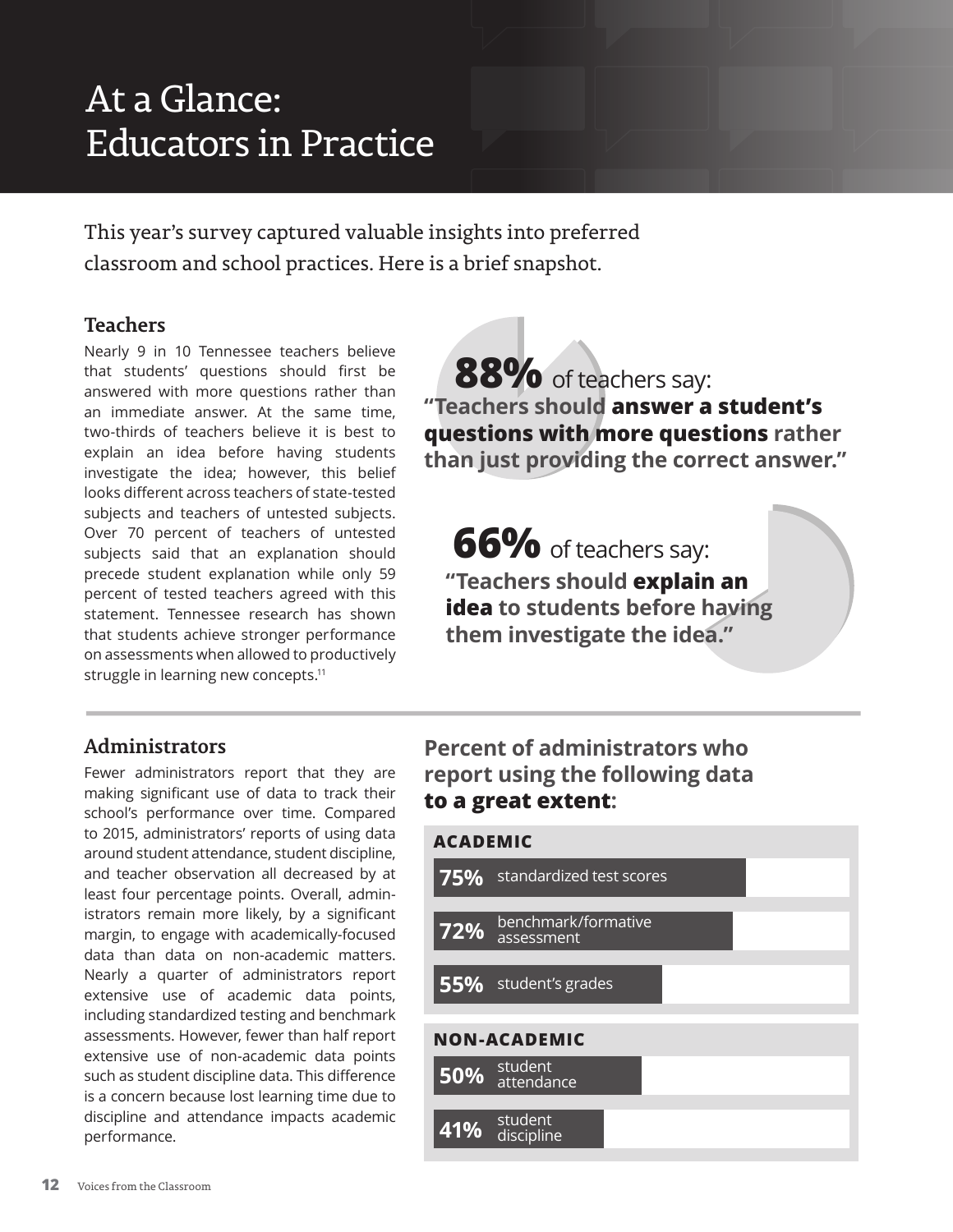#### **Instructional Coaches**

Almost all (98 percent) instructional coaches report satisfaction with their ability to develop meaningful relationships with their colleagues but are less satisfied with their ability to help teachers critique and reflect on their own practice. Coaches list "teachers are resistant to change," as the biggest challenge to being

**There is misalignment between what** 

an effective coach. This challenge is compounded by the fact that coaches spend the most time, compared with all other duties, on gathering materials for teachers, despite listing "planning with teachers," and "observing and providing feedback," as the most effective uses of their time.

| coaches view as an effective use of time<br>and how time is spent. | <b>EFFECTIVE USE</b><br><b>OF TIME</b><br>as ranked $#1-10$<br>by coaches | <b>HOW TIME IS</b><br><b>ACTUALLY SPENT</b><br>relative to other areas, as<br>identified by coaches |
|--------------------------------------------------------------------|---------------------------------------------------------------------------|-----------------------------------------------------------------------------------------------------|
| Planning with teachers                                             |                                                                           |                                                                                                     |
| Observing and providing feedback                                   |                                                                           |                                                                                                     |
| Providing professional development to teachers                     |                                                                           |                                                                                                     |
| Modeling lessons for teachers                                      |                                                                           | 6                                                                                                   |
| Helping teachers obtain resources and materials                    |                                                                           |                                                                                                     |
| Co-teaching with teachers                                          | 6                                                                         |                                                                                                     |
| Meeting with other coaches for your own professional learning      |                                                                           | 10                                                                                                  |
| <b>Leading PLCs</b>                                                |                                                                           |                                                                                                     |
| Meeting with administrators to discuss instructional improvement   | 9                                                                         |                                                                                                     |
| Conducting observation for evaluation purposes                     | 10                                                                        | 9                                                                                                   |

#### **Counselors**

Counselors report that, on average, only about one quarter of their time is spent delivering elements of a school-wide comprehensive counseling program. Only about two-thirds of counselors say that their school leaders understand the counselor role and protect counselor time. Complicating time-use matters further, nearly half of counselors surveyed report having been assigned a larger than recommended student caseload.

> **Only about one quarter of a counselor's time is spent delivering a schoolwide counseling program.**

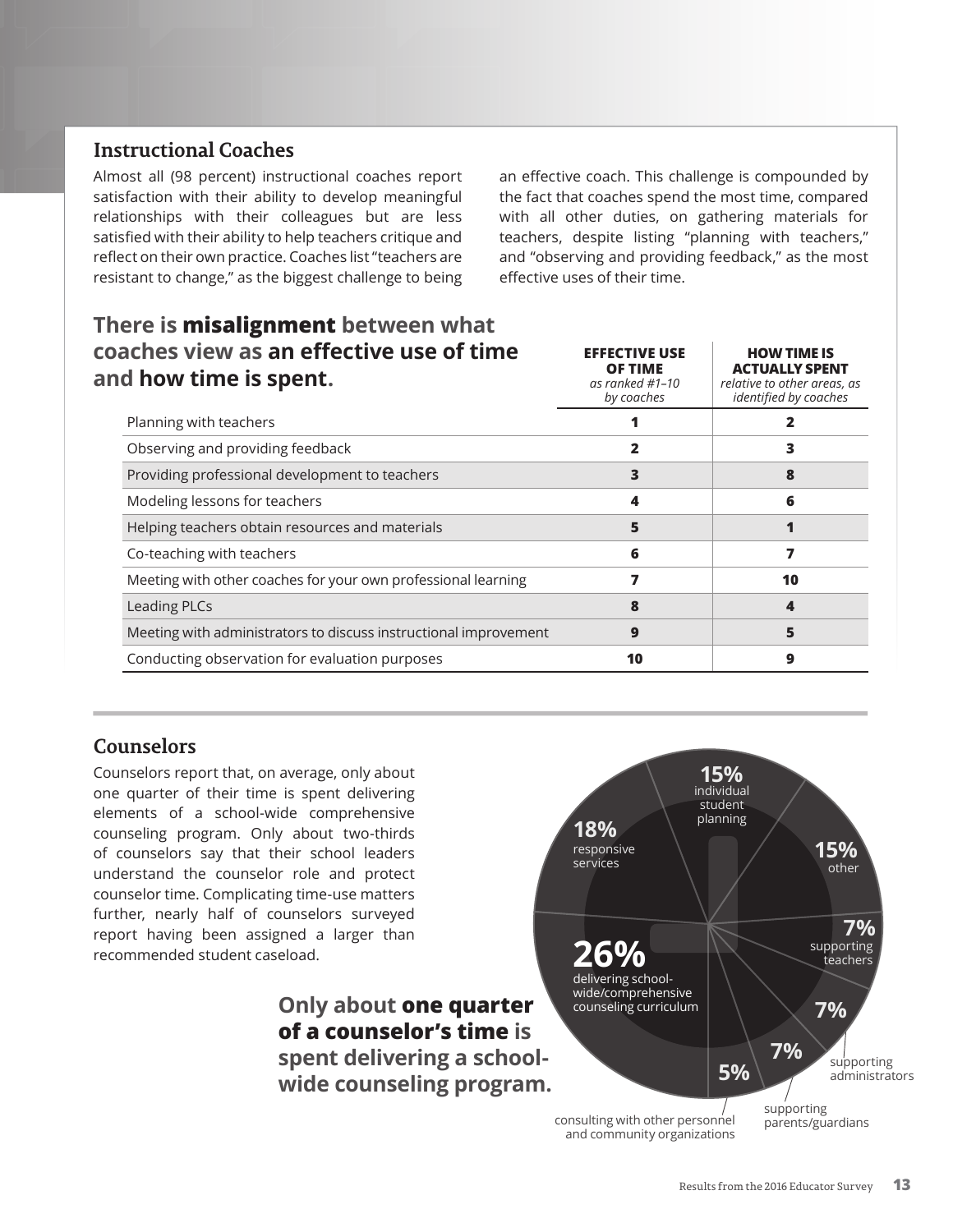## What's Ahead for Tennessee's Educators and the Department?

### The Tennessee Department of Education values the contributions of educator voices throughout the state.

Each year, the department will seek to improve its responsiveness to the perceptions shared by educators through the annual educator survey and other avenues for feedback. This section describes several of the department's latest strategies to address areas identified as in need of improvement.

#### **Support for Collaboration & Instructional Improvement**

Last year, the department launched the Instructional Partnership Initiative (IPI), an effort which drives instructional improvement by using teacher evaluation data to pair teachers in one-on-one, collaborative partnerships based on complementary areas of strength and growth. This initiative will expand dramatically for the 2016-17 school year and will be offered to all schools in the state the following year.

#### **Increased Opportunity for Teachers to Receive Feedback**

Portfolio assessment options are expanding to more districts and more subject areas, including pre-K and kindergarten teachers. The State Board of Education also recently approved the addition of a first grade portfolio option. Portfolios highlight the work of educators in non-tested subjects and aim to improve the feedback these teachers receive during the evaluation process. The department expects a significant increase in the number of districts implementing one or more of the approved portfolio models for the 2016-17 school year.

#### **Changes for Statewide Assessment**

This year will see considerable changes to statewide assessments in response to educator feedback over the last year. The 2016-17 TCAP will be given during a single assessment window at the end of the school year rather than as separate Part I and Part II sections. Shorter testing blocks will improve testing coordination logistics for school officials. In grades 3-8, students will have tests that are 200-210 minutes shorter. In high school, most individual end-of-course assessments have been shortened by 40-120 minutes. Finally, the department has sought to improve the resources available to help teachers prepare their students for the test. Revised assessment blueprints include an updated format and information that is more clear and concise. Updated practice tests, made available as early as August via EdTools, will reflect the updated structure of tests. The online item sampler tool will be made available ahead of the 2017-18 school year.

#### **Improving Culture around Postsecondary Readiness**

The gap between the perceived culture of postsecondary readiness and actual outcomes is significant. As a result, the department will actively seek additional opportunities to share data with educators about EPSO opportunities, associated outcomes, and cohort data related to college-going and retention.

#### **Supporting Students' Social and Emotional Needs**

Response to Instruction and Intervention  $(RTI<sup>2</sup>)$  is a multi-tiered, problem-solving framework used to meet the needs of each individual student. Beginning July 2014, Tennessee schools have been using the RTI<sup>2</sup> Framework to design academic interventions and systems of support within their schools. During this implementation, it became clear that for many students, behavior is the underlying area of need impacting academic success. The purpose of the Response to Instruction and Intervention for Behavior (RTI2 -B) Framework is to help districts, schools, staff, parents, and students align clear expectations with behavioral interventions in one cohesive multi-tiered system of supports that is sustainable for schools and districts to implement. The RTI2 -B framework will help guide districts and schools in developing a problemsolving approach that addresses the whole child.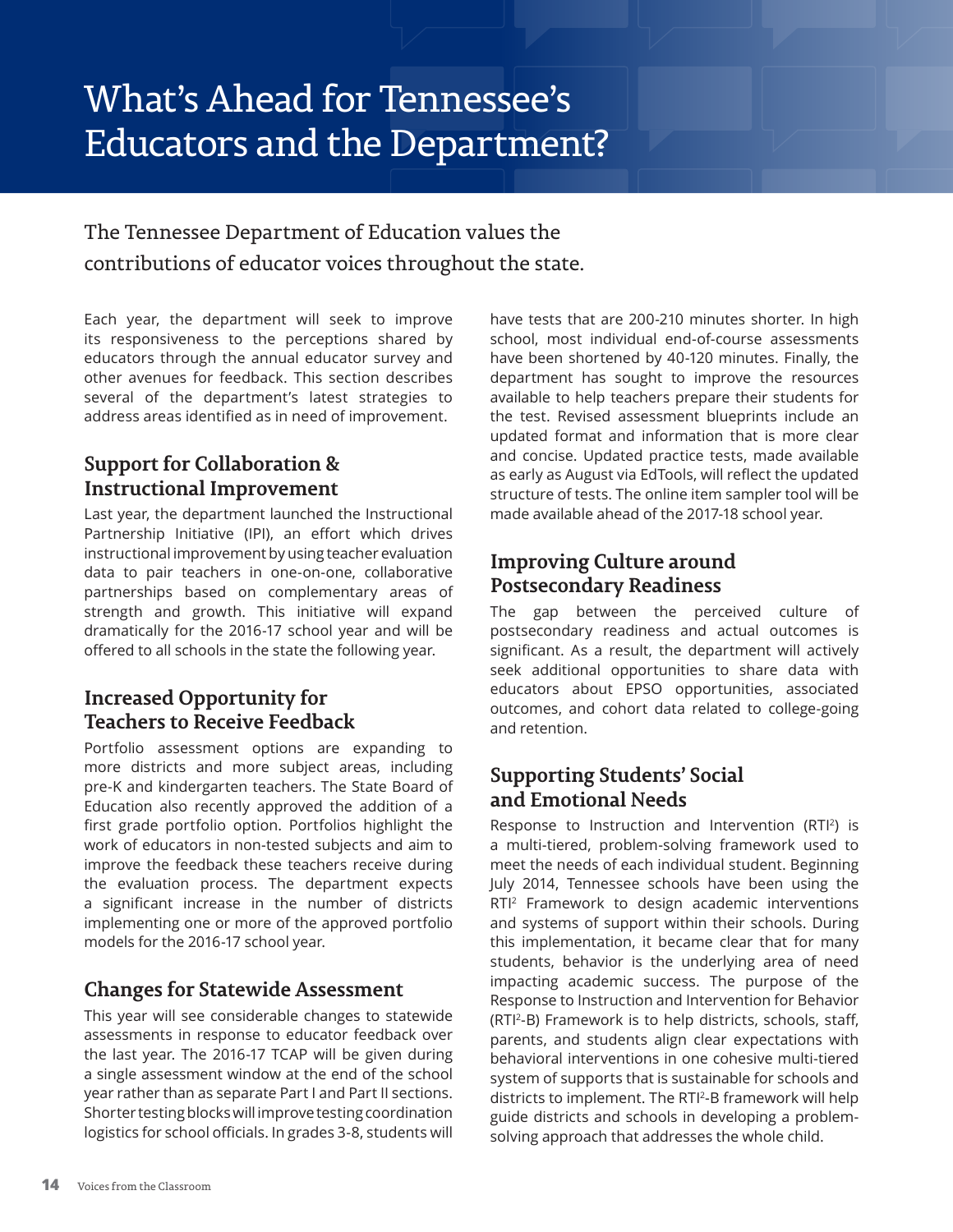#### *Endnotes*

- 1. The Tennessee Education Research Alliance was previously known as the Tennessee Consortium on Research, Evaluation and Development (TNCRED).
- 2. Educators received an invitation to complete the survey if listed in TNCompass and/or Education Information System (EIS).
- 3. The department works with Westat to provide weighted results that take into account educator response patterns. Weighted results aim to reduce potential biases and variances in using the data to represent the entire population of Tennessee educators from which the sample was drawn.
- 4. Pratt, T. & Booker, L. (2015). *Teacher retention in Tennessee: Are we keeping our best teachers?* Nashville, TN: Tennessee Department of Education.
- 5. Goldring, R., Taie, S., and Riddles, M. (2014). *Teacher Attrition and Mobility: Results from the 2012–13 Teacher Follow-up Survey* (NCES 2014-077). U.S. Department of Education. Washington, DC: National Center for Education Statistics.
- 6. United States Department of Education Office for Civil Rights. (2016). *2013-2014 Civil Rights data collection: Key data highlights on equity and opportunity gaps in our nation's public schools*. Washington, DC: US Department of Education.
- 7. Fabelo, T., Thompson, M. D., Plotkin, M., Carmichael, D., Marchbanks III, M. P., & Booth, E. A. (2011). *Breaking school rules: A statewide study of how school discipline related to students' success and juvenile justice involvement*. College Station: Texas A & M University, Council of State Governments Justice Center and Public Policy Research Institute.
- 8. These patterns in Tennessee mirror regional trends as shown by a recent report, *Disproportionate Impact of K-12 School Suspension and Expulsion on Black Students in Southern States*, which highlights the extent to which black students experience exclusionary discipline at far higher rates than their peers across the entire series of Southern states. See Smith, E.J. & Harper, S. R. (2015). *Disproportionate impact of K-12 school suspension and expulsion on black students in southern states*. Philadelphia, PA: University of Pennsylvania, Center for the Study of Race and Equity in Education.
- 9. Decker, D. M., Dona, D. P., Christenson, S. L. (2007). Behaviorally at-risk African American students: The importance of student-teacher relationships for student outcomes. *Journal of School Psychology*: 45(1), 83-109.
- 10. As with other longitudinal data included in this report, the trends remain consistent even when analysis is limited to the participants who responded to the same question over consecutive years.
- 11. Stein, M.K., Correnti, R., Moore, D., Russell, & Kelly, K. (Submitted). Using theory and measurement to sharpen conceptualizations of mathematics teaching in the Common Core era. *AERA Open*.